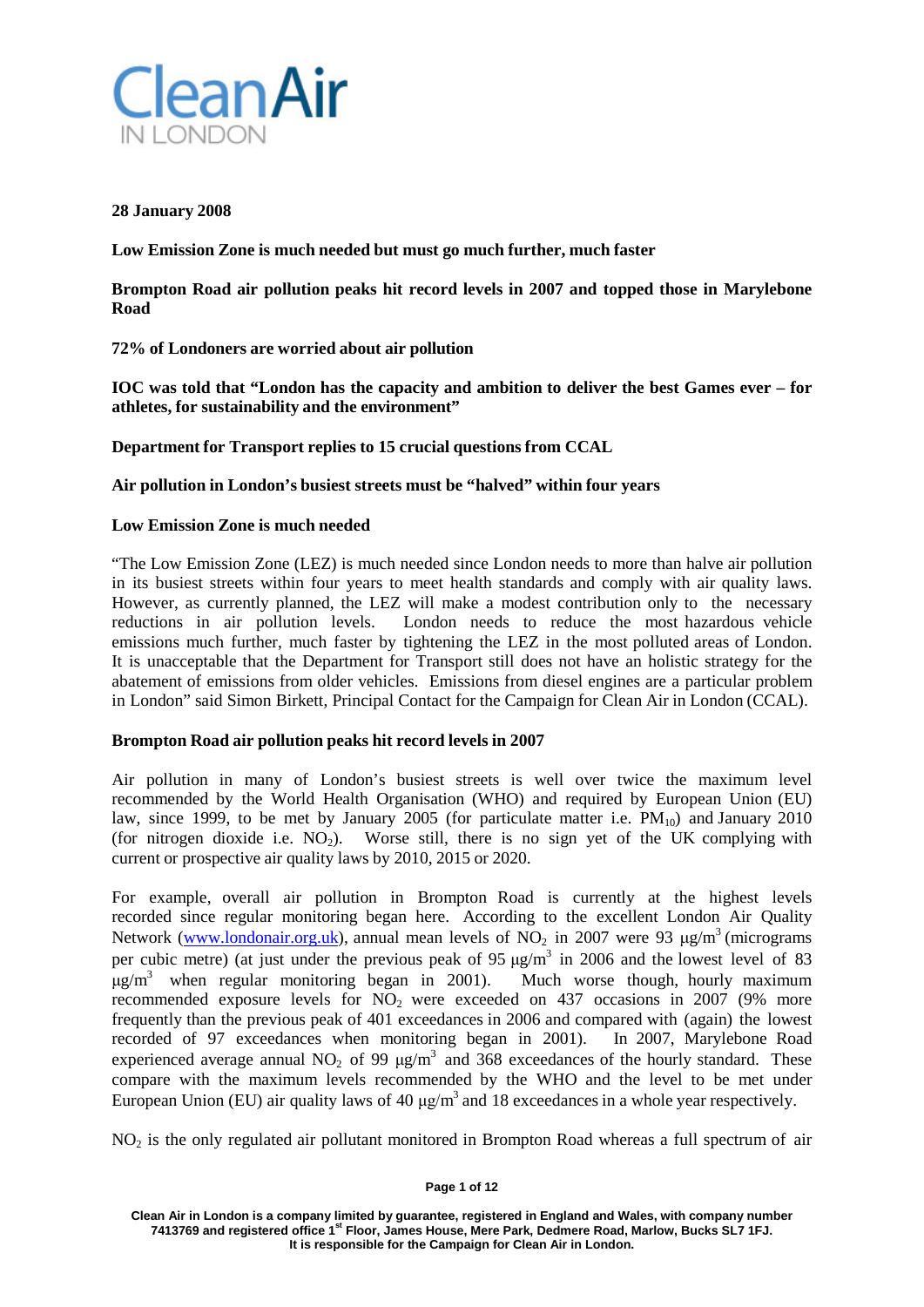

pollutants is monitored in Marylebone Road. NO<sub>2</sub> is broadly correlated with  $PM_{10}$  although the latter is increased by high levels of diesel powered vehicle use (predominantly trucks and commercial vehicles). This means that, even though  $PM_{10}$  is not monitored in Brompton Road, high NO<sub>2</sub> levels that are monitored there indicate that  $PM_{10}$  is also likely to be very high there.

The Department for Environment, Food and Rural Affairs (Defra) has stated that all the exceedances of EU limit values in 2005 were due to emissions from traffic and that additional measures would be needed to ensure that air quality laws would be met by the compliance date.

The UK has less than two years to comply with the EU air quality legal standards for  $NO<sub>2</sub>$ . Furthermore, any time extension beyond January 2010 to January 2015 (as an absolute backstop date) would require the Government to demonstrate, inter alia, that all applicable measures have been taken to improve air pollution. CCAL has seen no evidence yet that such efforts have been made and has written to the European Commission saying so.

#### **72% of Londoners are worried about air pollution**

Polling shows that 72% of Londoners are worried about pollution from traffic exhaust fumes according to Transport for London.

CCAL's concerns about the health affects needing to be addressed by the LEZ were set out in a submission dated 13 January 2007 to Transport for London during its consultation exercise on the LEZ. That letter stated:

"We acknowledge the deadly dangers of  $PM_{10}$  but  $NO<sub>2</sub>$  is the other most dangerous air pollutant facing Londoners. Furthermore, one of the main reasons that strict legal standards are set for  $NO<sub>2</sub>$  air pollution is that, apart from its own toxic properties, it is a proxy for many other dangerous air pollutants that occur with it – i.e. the so-called nitrogen oxides  $(NO_x)$  that are generated by traffic fumes.  $NO<sub>2</sub>$  is particularly dangerous for the old and the young.

"The United States' Environmental Protection Agency website lists the Health and Environmental Impacts of  $NO<sub>x</sub>$  as including:

- (i) Ground Level Ozone (Smog)
- (ii) Acid Rain
- (iii) Particles (i.e. particulate matter)
- (iv) Water Quality Deterioration
- (v) Climate Change
- (vi) Toxic Chemicals
- (vii) Visibility Impairment

"Of these, Ground Level Ozone (Smog) is formed when  $NO<sub>x</sub>$  and volatile organic compounds react in the presence of sunlight. Children, people with lung diseases such as asthma and people who work or exercise outside are susceptible to adverse effects such as damage to lung tissue and reduction in lung function. Particles are created when  $NO<sub>x</sub>$  reacts with ammonia, moisture and other compounds to form nitric acid and related particles. Human health concerns include effects on breathing and the respiratory system, damage to lung tissue and premature death. Toxic Chemicals are created in the air when  $NO<sub>x</sub>$  reacts readily with common organic chemicals and even ozone to

#### **Page 2 of 12**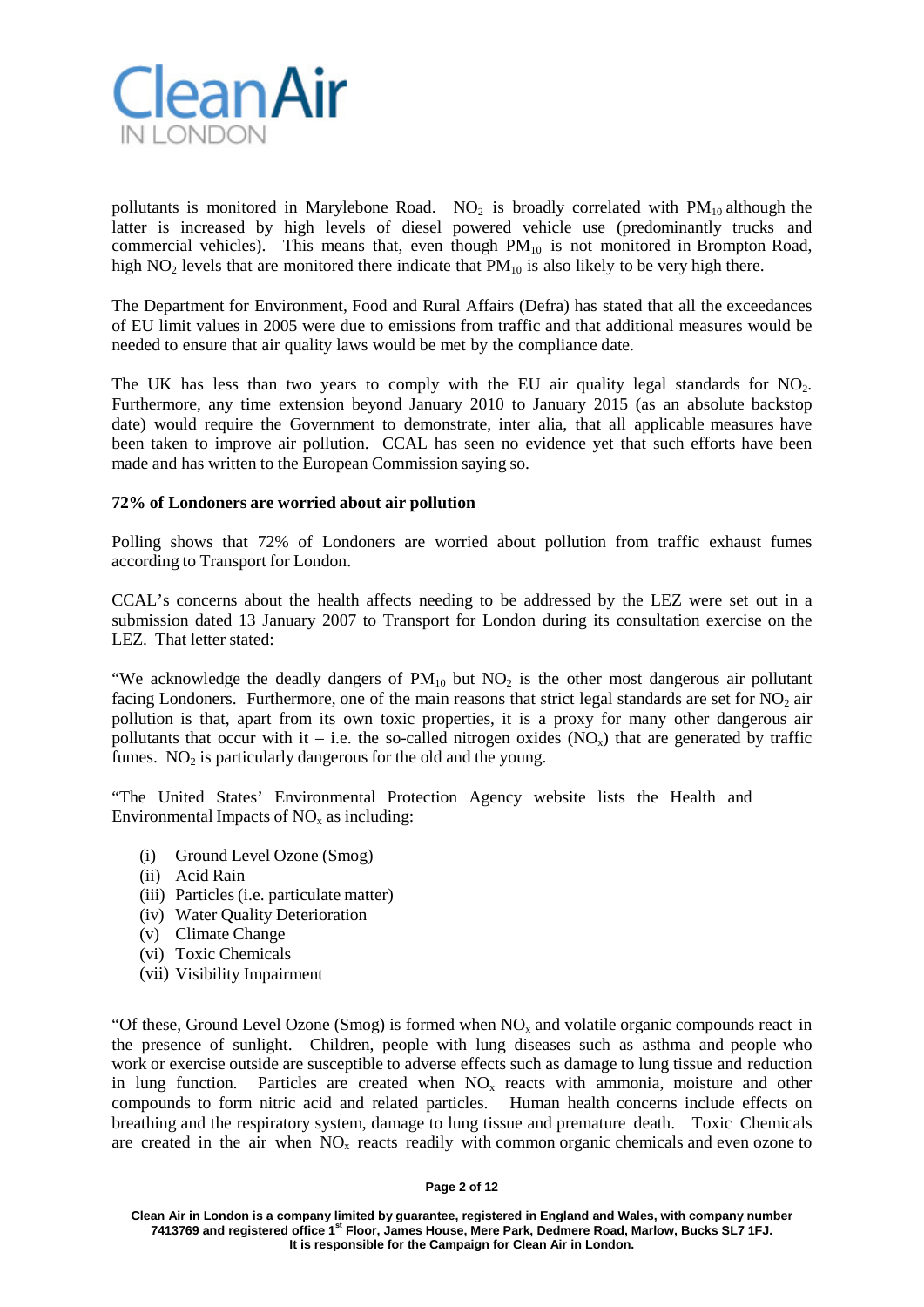

form a wide variety of toxic products, some of which may cause biological mutations (examples include the nitrate radical, nitroarenes and nitrosamines).

"We were concerned to read in the consultation's Environment Report (in paragraph 7.7.2 on page 54) that "The only *potential* negative air quality impact of the LEZ would be an increase in the proportion of primary NO<sub>2</sub> emissions. The precise reasons are not fully understood but it is thought to be linked to the greater number of diesel-engined vehicles and the fitting of some types of particulate traps that generate  $NO<sub>2</sub>$  as part of the cleaning process". There is no excuse for creating the impression that this is a new problem or implying that it might be an excuse for failing to meet air pollution objectives: this effect was clearly anticipated by experts acting for the Department of Environment, Food and Rural Affairs (Defra) by 19 May 2003 when it was referred to in a draft Air Quality Expert Group (AQEG) report.

"We are concerned greatly that "There are no plans to extend the emission standards of the LEZ to include emissions of oxides of nitrogen  $(NO<sub>x</sub>)$  at this stage; however TfL is continuing to consider how a  $NO<sub>x</sub>$  standard might be implemented and could consider moving to implement a  $NO<sub>x</sub>$  standard in future should this become feasible" (page 8 of the Sustainable Development Impact Assessment). The same report says on page 9 that Euro IV standards for vehicles are known already to emit 30% less  $NO<sub>x</sub>$  than the Euro III standard (and they are already being sold in Europe). It is vital that Euro IV/4 standards are introduced quickly."

As if the above were not bad enough:

1. A recent World Health Organisation report showed that the UK has the second highest death rate from air pollution in Western European behind The Netherlands:

[http://www.who.int/quantifying\\_ehimpacts/countryprofilesebd.xls](http://www.who.int/quantifying_ehimpacts/countryprofilesebd.xls)

- 2. Mayor Livingstone has estimated that  $1,031$  premature deaths occurred due to  $PM_{10}$ pollution in 2005 alone with another 1,088 people predicted to have been admitted to hospital with respiratory problems and many more suffering from impaired health due to air pollution;
- 3. Mayor Livingstone has estimated that some 1,600 people each year in total die prematurely in London from all forms of air pollution;
- 4. During London's summer smog episode in August 2003 there were a total of between 46 and 212 premature deaths from ozone and 85 from particulate matter. See:

[http://www.airquality.co.uk/archive/reports/cat09/0401130931\\_heatwave2003.pdf](http://www.airquality.co.uk/archive/reports/cat09/0401130931_heatwave2003.pdf)

London's summer smog episode in July 2006 was likely to have resulted in a similar or greater number of premature deaths from ozone and a slightly lower number for particulate matter. These numbers should be of great concern to those planning for the Olympic Games and Paralympic Games in 2012;

5. Contrast these numbers with the 230 people who died in London in the whole of 2005 from road traffic accidents; and

**Clean Air in London is a company limited by guarantee, registered in England and Wales, with company number 7413769 and registered office 1st Floor, James House, Mere Park, Dedmere Road, Marlow, Bucks SL7 1FJ. It is responsible for the Campaign for Clean Air in London.**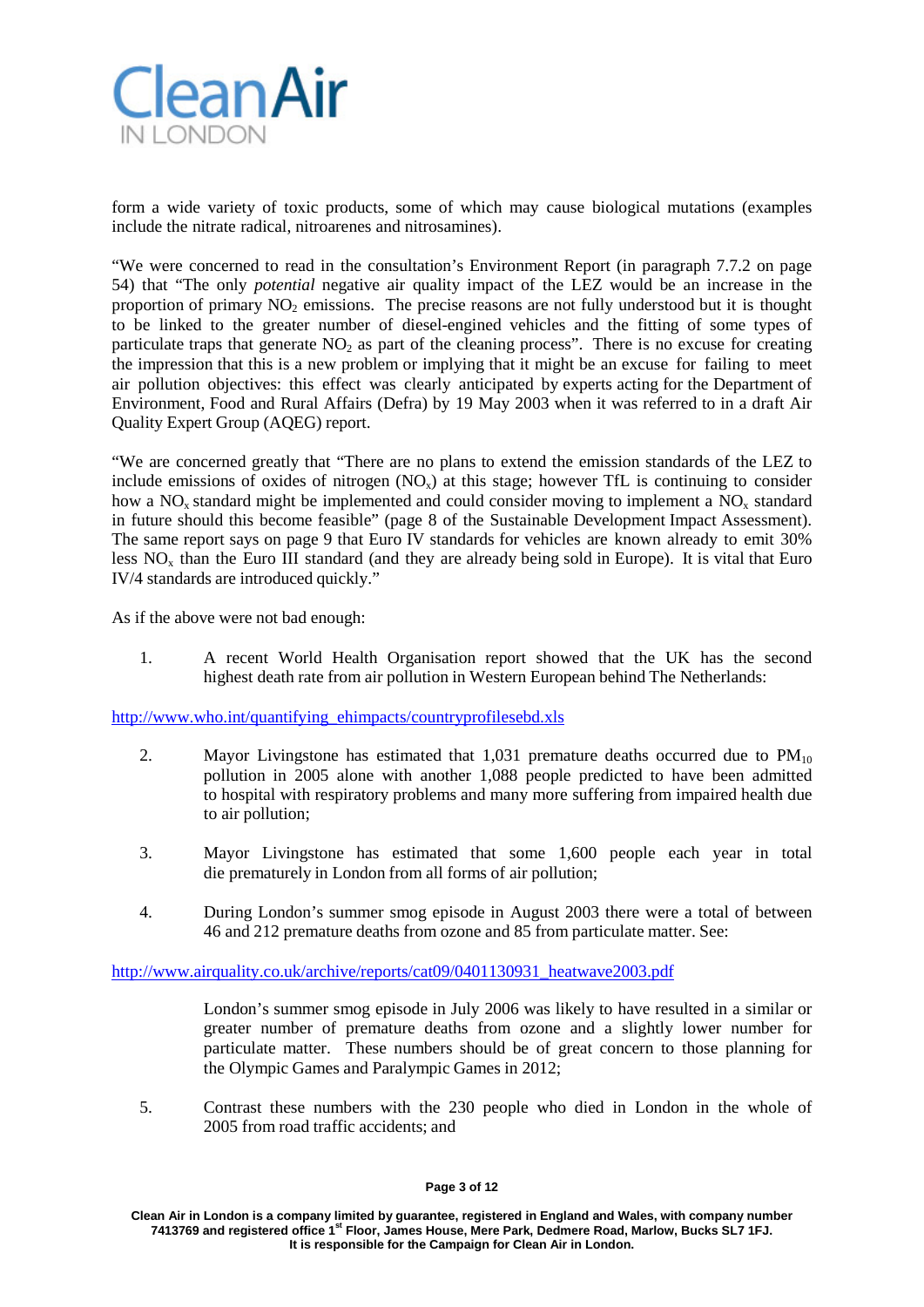

6. Contrast them also with the legal and parliamentary time committed to tackling passive smoking in the workplace which caused some 617 premature deaths per year across the whole UK:

<http://www.bmj.com/cgi/content/full/330/7495/812>

Simon Birkett, Principal Contact for CCAL, said: "Air pollution in London is well over twice the World Health Organisation's maximum recommended levels in many of London's busiest streets. In fact, it is far above the level required to be met by current and prospective EU air quality laws and the Government has no actions planned yet to meet these obligations. Londoners are worried rightly about the affect of air pollution. It is a particular risk for the youngest, oldest and most vulnerable in our society. We need the Prime Minister to insist that the UK will comply fully with all air quality laws."

## **Clean Air in London sustainably by 2012 Olympics**

In a letter of 29 October 2004, addressed to the President of the International Olympic Committee (IOC), the Mayor of London provided guarantees in support of London's bid to host the Olympic Games and Paralympic Games in 2012.

The letter of 29 October 2004 includes the following reference:

"I believe London has the capacity and ambition to deliver the best Games ever for athletes, for sustainability and the environment, for lovers of sport in the UK and beyond." On the back of these and many other representations, the IOC awarded London the 2012 Olympic and Paralympic Games in July 2005.

Details of this letter were sent to CCAL by the Greater London Authority in response to a Freedom of Information Request. Mayor Livingstone went further and wrote "...the Greater London Authority understands that all representations... shall be binding on the city". Mayor Livingstone's representation and accompanying environmental and other guarantees from London to the IOC were supported formally by legal undertakings to the IOC from the Prime Minister (9.11.2004), Tessa Jowell (9.11.2004), the First Minister of Scotland (31.10.2004), the First Minister of the Welsh Assembly Government (29.10.2004), the London Borough of Newham (24.9.2004), Essex County Council (20.9.2004) and the British Olympic Association (18.10.2004).

Simon Birkett said "European legislation, the Host City Contract and the representations made to the IOC, all point to the UK Government and London needing to ensure that Londoners, athletes and visitors are all breathing clean air sustainably in London by early 2012. What a wonderful advertisement and legacy for London that would be. The alternative of legal action by the European Court of Justice and the IOC over breaches of air quality laws in 2012 is too awful to imagine."

CCAL wrote to Tessa Jowell, as Minister for the Olympics and London, in a letter dated 17 January 2008 urging the Government to commit on behalf of itself and the whole Olympic Family in the UK to ensure that London 2012 will, at an absolute minimum, comply sustainably and fully with the letter and spirit of all applicable UK and EU air quality laws and the Host City Contract for London 2012.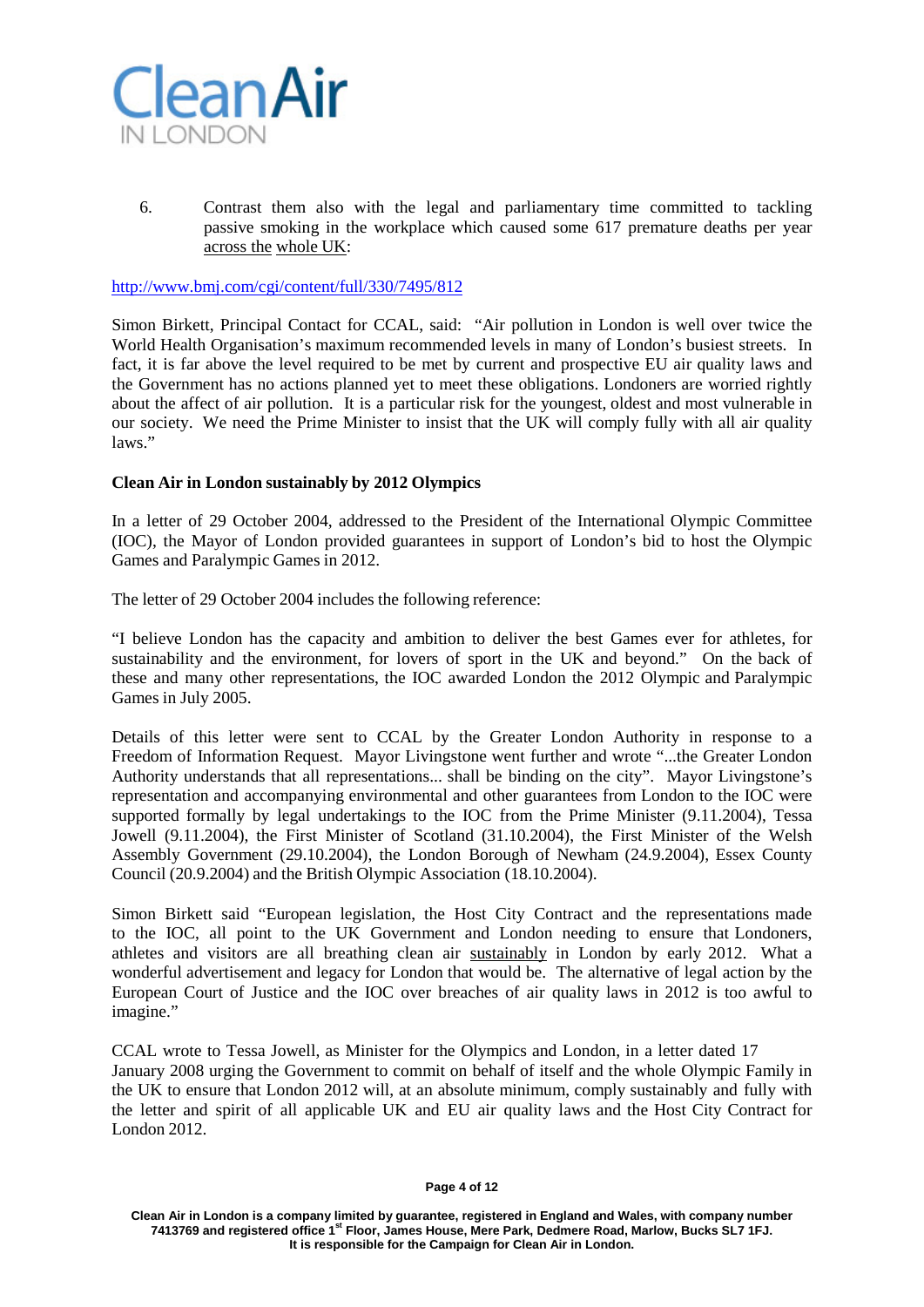

# **Department for Transport replies to 15 crucial questions asked by CCAL**

With road transport at the heart of all exceedances of  $NO<sub>2</sub>$  and  $PM<sub>10</sub>$  standards in London, CCAL wrote to the Department for Transport (DfT) asking 15 crucial questions. Note also that the DfT has joint responsibility with Defra for the UK complying with air quality laws. The DfT's reply and an additional response received from them are published in full with this news release on CCAL's website at [www.cleanairinlondon.org](http://www.cleanairinlondon.org/)

Simon Birkett, Principal Contact for CCAL, said: "The Department for Transport's answer to 15 crucial questions on air quality raise many more concerns including:

1. Why is the DfT not taking action actively and substantially to discourage the driving of diesel engine vehicles in London instead of passing the buck to Transport for London and the Treasury?

CCAL had highlighted a Written Answer by Minister of State Stephen Ladyman on 25 June 2007 which showed that diesel engines for passenger cars produce 16.9 times more particulate matter and over 83% more nitrogen oxides than the petrol equivalents (with 4.3 % less carbon dioxide).

<http://www.theyworkforyou.com/wrans/?id=2007-06-25e.145736.h#g145736.q0>

In the DfT's answer, it confirmed that these figures are correct and that the most recent test data shows that the diesel NO<sub>x</sub> figures are probably too low and the HGV  $CO<sub>2</sub>$  figures are probably too high. This is an astonishing admission when combined with a lack of action by the DfT to tackle the problem of emissions from diesel engines in London;

- 2. Why does the DfT still not take seriously the need for its "Best on  $CO<sub>2</sub>$ " calculator for car emissions to meet at least international best practice for presenting climate change and air quality factors holistically e.g. in respect of diesel engines? The Euro 5 standards it mentions are not due to come in for passenger vehicles until September 2009;
- 3. Is the DfT focused still on "cost benefit" analysis rather than compliance with air quality laws for which it has long been responsible?;
- 4. Why does the DfT dismiss the need for it to take action to introduce dynamic road pricing in London as "This is again a matter for Transport for London"?; and
- 5. Why does the DfT not have a strategy for the abatement of NOx and PM from all forms of road vehicles e.g. by setting national standards for the abatement of emissions of nitrogen oxides from older vehicles and more generally to avoid the position whereby it can be more difficult to fit one form of abatement after another form has been fitted or large vehicles are adding inconsistently one type and small vehicles another type?

These are serious questions that CCAL still wants the DfT to answer."

CCAL urges the DfT and others to insist that all advertising for new vehicles includes, along with those for  $CO<sub>2</sub>$ , performance figures for nitrogen oxides and particulate matter. This simple change would allow concerned buyers to see the full extent of pollution from diesel

#### **Page 5 of 12**

**Clean Air in London is a company limited by guarantee, registered in England and Wales, with company number 7413769 and registered office 1st Floor, James House, Mere Park, Dedmere Road, Marlow, Bucks SL7 1FJ. It is responsible for the Campaign for Clean Air in London.**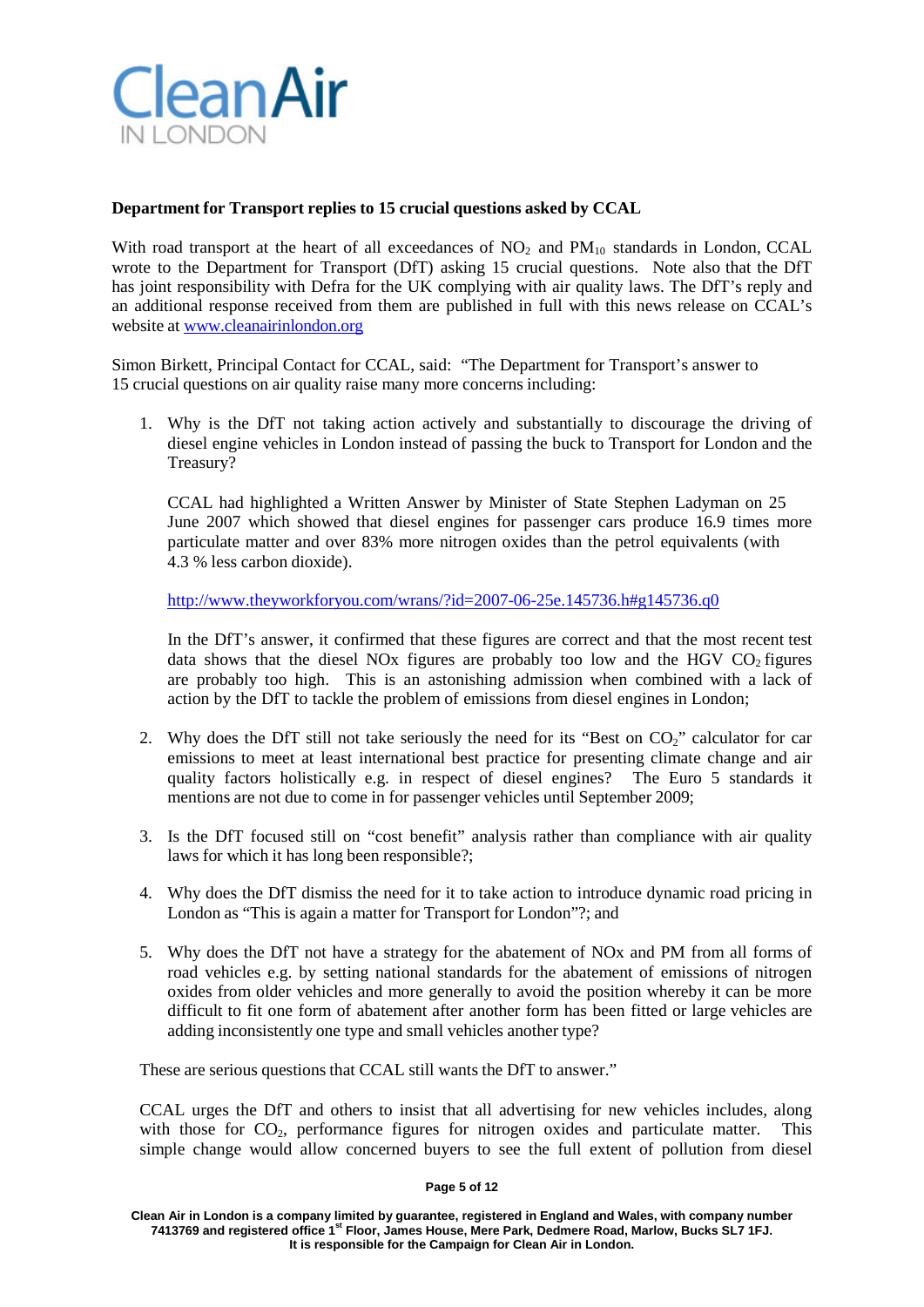

engines and to choose less polluting models. It would also address the misleading impression created by so-called "clean diesel".

## **Air pollution in London's busiest streets needs to be "halved" within four years**

In CCAL's considered view, there is much muddled thinking about the transport problems facing London. Congestion and poor air quality are two serious problems but they are deeply interlinked. For example, most vehicles produce about half the carbon dioxide, particulate matter and nitrogen oxides at 20 mph as they do at much lower speeds.

London needs a clear vision to comply fully with its air quality obligations within four years that is supported by a robust plan for implementation. This needs to involve:

1. **Banning the most polluting vehicles of all sorts:** the LEZ needs to require soon vehicles to meet Euro 4/IV emission standards for both particulate matter and emissions of nitrogen oxides (which are roughly half as polluting as those of Euro 3/III emission standard engines). It must be tightened first in the most polluted areas to minimise cost;

[http://en.wikipedia.org/wiki/European\\_emission\\_standards](http://en.wikipedia.org/wiki/European_emission_standards)

- 2. **Introducing a "polluter pay" scheme for road users:** this needs to involve a package of costs and incentives of sufficient scale that they will create a "tipping point" that will change deeply entrenched behaviours. Diesel emissions are a particular problem that must be tackled now;
- 3. **Introducing dynamic road pricing (such as "tag and beacon" or its equivalent):** As the Brompton Road example shows, the area currently covered by the Western Extension of the Congestion Charge (WECC) needs urgently better targeted road pricing with more effective charging throughout the week, not "no road pricing", to protect people's health and comply with air quality laws. Indeed, under Article 12 of the prospective EU Directive on Air Quality, there may be a case under EU law to object to the removal of the WECC not least where it has resulted in areas of London dipping below EU Limit Values for the first time;
- 4. **Accelerating a modal shift to public transport, cycling and walking;** and
- 5. **Tackling assertively other current and future sources of air pollution:** these include the increasing use of non-sustainable biomass, the risks from decentralised power generation and the increasing frequency of festival bonfires of all sorts.

It is particularly important that measures are not introduced that would have a small benefit for climate change but a major disbenefit for air quality (or vice versa). Londoners need to know now what will be required of them so that they can plan ahead and thereby minimise cost and disruption.

## **Contact:**

#### **Campaign for Clean Air in London**

Simon Birkett, Principal Contact, can be contacted via the BBC Action Network or the email or

**Page 6 of 12**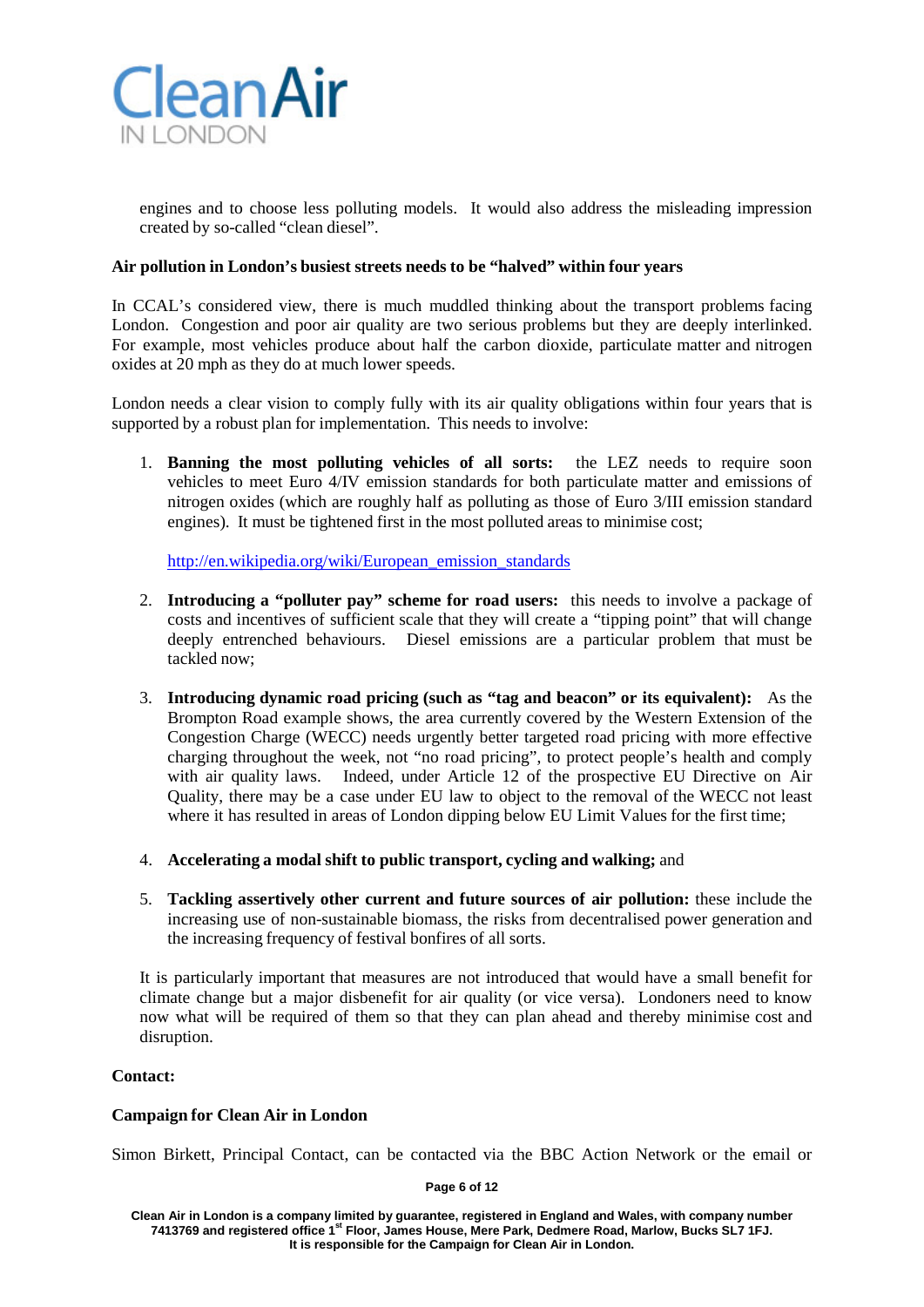

mobile telephone number provided separately.

## **Notes for Editors:**

## **The Campaign for Clean Air in London**

The Campaign for Clean Air in London has only one aim which is to achieve urgently at least World Health Organisation (WHO) recommended standards of air quality throughout London. Most of these have been required to be met since 1999 legislation by January 2005 for particulate matter (i.e. PM10) and by January 2010 for NO2. CCAL has received support from the Mayor of London, leading politicians from the four main political parties in London and all the amenity societies in Central London as well as leading business groups including the Central London Partnership, London First and The Knightsbridge Business Group. It has also received a Pledge of support from Environmental Protection UK (formerly the National Society for Clean Air and Environmental Protection) and the Alliance Against Urban 4x4's. CCAL's campaign website address is shown in the letterhead above.

## **TEXT OF FIRST LETTER FROM DEPARTMENT FOR TRANSPORT:**

Dear Mr Birkett,

## **What is the DfT doing to ensure the UK meets EU Air Quality Limit Values?**

Thank you for your letter of the  $24<sup>th</sup>$  of October, in which you asked 15 crucial questions of the Department for Transport - these are answered below. As the two primary questions are encapsulated in the first two specific ones, I have responded to these with a combined answer.

1. **What is the Department for Transport (DfT) doing now and planning to introduce as specific measures to ensure that the United Kingdom (UK) achieves the European Union's (EU) Limit Values for air quality throughout London given that road transport, particularly in so-called "hotspot areas", is the biggest single cause of exceedances?**

The recent 'Air Quality Strategy for England, Scotland, Wales and Northern Ireland'<sup>1</sup>, published in July 2007 by the Department for Environment, Food and Rural Affairs (Defra), highlights current DfT policies for tackling air pollution, as well as recommending new measures for consideration.

Local measures are clearly crucial to improving air quality. As such, Transport for London (TfL) is the main point of contact for London-specific measures (contact details available at <http://www.tfl.gov.uk/contact/4417.aspx>

## 2. **By what date does the DfT consider currently that each of these binding EU legal obligations for air quality will be met for each of the regulated air pollutants?**

Defra's 'Air Quality Strategy' lists the target dates for meeting EU obligations. It also receives and processes the vast majority of air quality data. We can provide no further information on this matter above and beyond that which you received in your recent Freedom of Information response from Defra.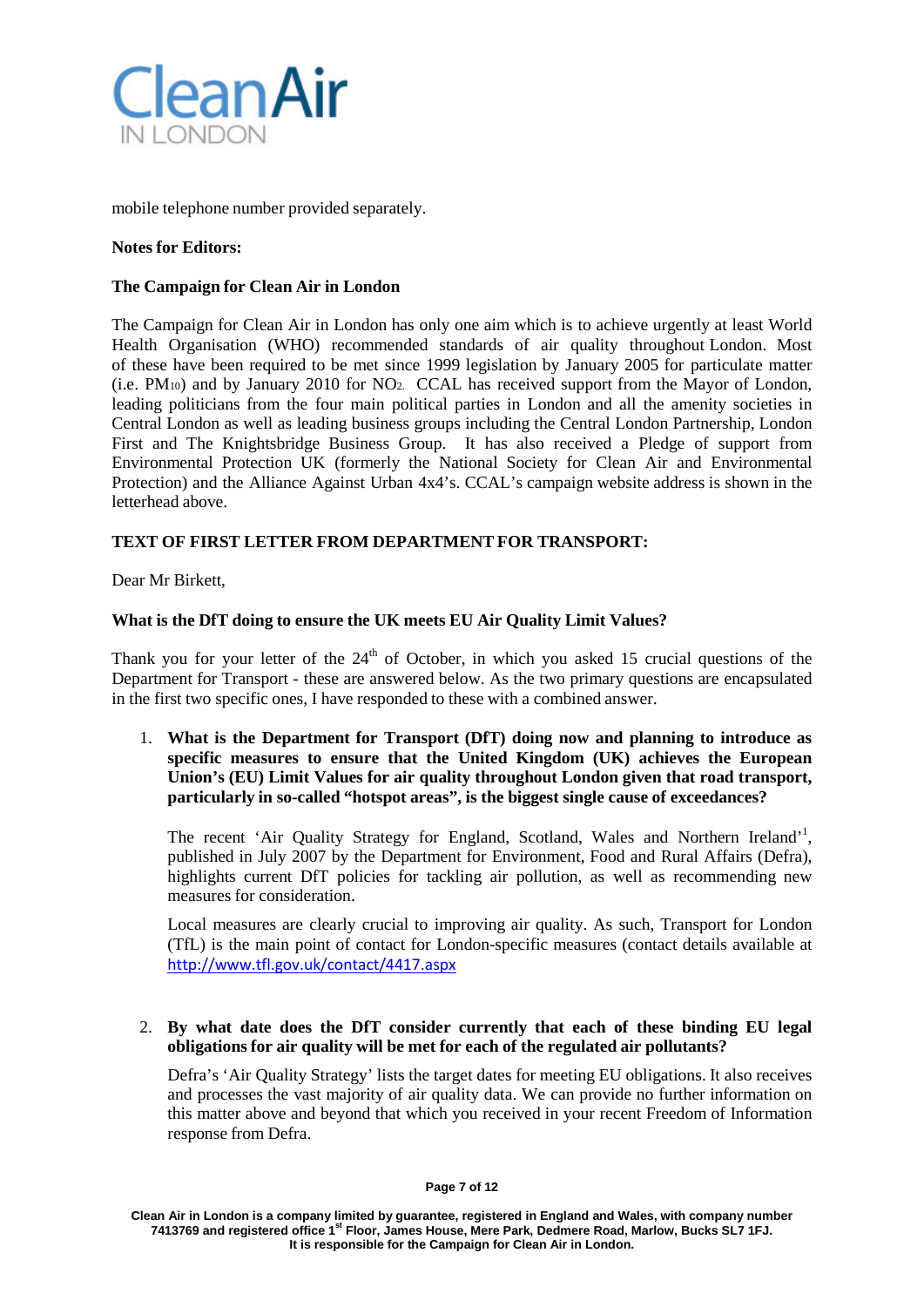

3. **Is my understanding correct that the DfT is jointly responsible with the Department of Environment, Food and Rural Affairs (Defra) for the UK meeting its legal obligations in respect of the EU Limit Values for air quality? Assuming this belief is correct, will the DfT please make this responsibility explicit on its website e.g. in its aims and objectives, its organisation chart and elsewhere?**

Yes, DfT shares a Public Service Agreement (PSA) target with Defra for air quality. This is stated in the PSA section of the website:

[http://webarchive.nationalarchives.gov.uk/20100505154859/http:/www.defra.gov.uk/corporat](http://webarchive.nationalarchives.gov.uk/20100505154859/http:/www.defra.gov.uk/corporate/about/what/psa.htm) [e/about/what/psa.htm](http://webarchive.nationalarchives.gov.uk/20100505154859/http:/www.defra.gov.uk/corporate/about/what/psa.htm)

4. **Will the DfT confirm please that it is treating air quality in its highest category of Ministerial level issues given that the UK is in breach of EU Legal Limits for air quality and now faces the possibility of enforcement action by the European Court of Justice?**

As a current PSA target, air quality remains a priority issue and DfT is taking the possibility of EU action very seriously indeed.

5. **Will the DfT please commit to consider air pollution holistically (i.e. air quality and climate change together) whenever it considers any air pollution related matters?**

The importance of considering air quality and climate change co-benefits is repeatedly highlighted in the Air Quality Strategy. Where practicable and sensible, synergistic policies beneficial to both air quality and climate change will be pursued.

6. **Will the DfT please reposition urgently "Act on C02" such that it advises citizens much more appropriately about vehicle choice? For example, the US Environment Protection Agency's "Green Vehicle Guide" gives much more relevant, sophisticated and useful advice by highlighting an "Air Pollution Score" ahead of a "Greenhouse Gas Score".**

As part of the 'Act on CO<sub>2</sub>' campaign, 'Best on CO<sub>2</sub>' was launched on the 30th of July 2007 *(no longer available)*. The rankings list the top ten cars in each class for low CO<sub>2</sub> emissions. Given the overall aim of the campaign, the focus is therefore weighted towards  $CO<sub>2</sub>$ emissions. However, it does include some advice on air pollutants and the important choice between petrol and diesel cars *(no longer available)*.

Defra and DfT plan to investigate the possible incorporation of air quality into the ranking tables, potentially by highlighting those cars that meet Euro 5 standards. This will be of particular importance for Euro 5 diesel cars.

7. **What action specifically is the DfT taking to actively and substantially discourage the driving of diesel engined vehicles in London? Please confirm that the emissions information given by Minister of State, Dr Stephen Ladyman, in a written answer to Mr** 

**Page 8 of 12**

 $1$  Available on Defra's website - <http://www.defra.gov.uk/environment/airquality/strategy/index.htm>

**Clean Air in London is a company limited by guarantee, registered in England and Wales, with company number 7413769 and registered office 1st Floor, James House, Mere Park, Dedmere Road, Marlow, Bucks SL7 1FJ. It is responsible for the Campaign for Clean Air in London.**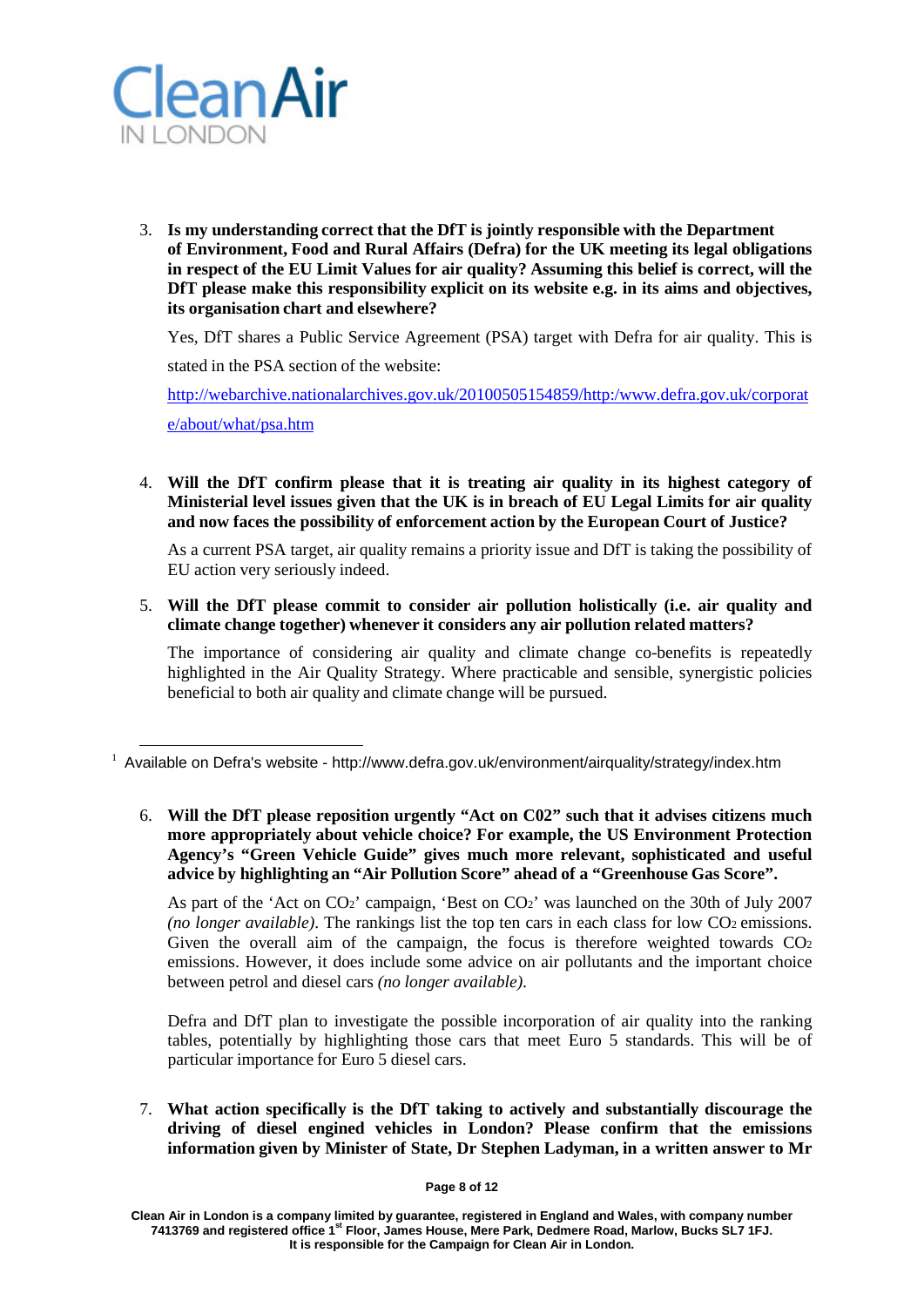

**Arbuthnot about "Motor Vehicles: Exhaust Emissions" on or about 25 June 2007 was correct (it was for different vehicle types in g/km) (please refer to Column 522W of Hansard).**

London-specific transport measures are decided by Transport for London.

DfT and its agencies have worked very closely with TfL on the Mayor's London Low Emission Zone (LLEZ). The Government fully supports the aim of the LLEZ, which is due to come into force in February 2008. DfT has assisted by running an alternative certification process and annual testing for Heavy Goods Vehicles, and by including parts of the trunk road network in the LLEZ.

Please refer to <http://www.tfl.gov.uk/roadusers/lez/default.aspx> for more information.

We have reviewed the 2005 fleet average emissions figures provided in response to Mr Arbuthnot's question on 25th June 2007. These appear to be correct based on the data we have from the National Atmospheric Emissions Inventory. However, as noted in the response, the vehicle emissions test data underlying these figures is several years old and includes estimated figures for the performance of more recent vehicles. The Department is in the process of updating these based on recent test data including data on the actual performance of recent vehicles. In particular, the diesel  $NO<sub>x</sub>$  figures are probably too low and the HGV  $CO<sub>2</sub>$  figures too high on the basis of recent test data.

## 8. **What is the DfT doing to introduce technology and testing standards for the abatement of emissions of nitrogen oxides from vehicles of all sizes with particular reference to Selective Catalytic Reduction and its use in the UK's current vehicle fleet (i.e. not just new vehicles)? When will these measures be implemented and with what estimated impact?**

As regards the choices made by manufacturers and operators in the process of meeting the legislative limits on emissions of pollutants, DfT remains 'technology neutral'.

Through its Type Approval work, the Vehicle Certification Agency (VCA) ensures that all new models of cars coming onto our roads meet EU emissions standards. As regards the whole UK fleet, almost all types of vehicles must go through an emission check as part of the annual MOT testing procedures. In-service testing is one of several measures designed to reduce pollution from vehicle emissions. The MOT tests are kept under review in response to developments in vehicle technology to ensure an appropriate framework.

## 9. **Why did the DfT "scrap" recently the only DfT programme that seemed to incentivise actively the adoption of alternatively fuelled, low emission, vehicles?**

In June 2006, DfT announced that it was withdrawing the following programmes:

- Low Carbon Bus Programme to provide grants to bus operators for purchasing low carbon buses.
- Low Carbon Vehicle Programme grants to encourage the purchase of low carbon cars and car-derived vans.
- Air Quality Retrofit Programme grants for fitting conversions and exhaust systems to existing vehicles.

#### **Page 9 of 12**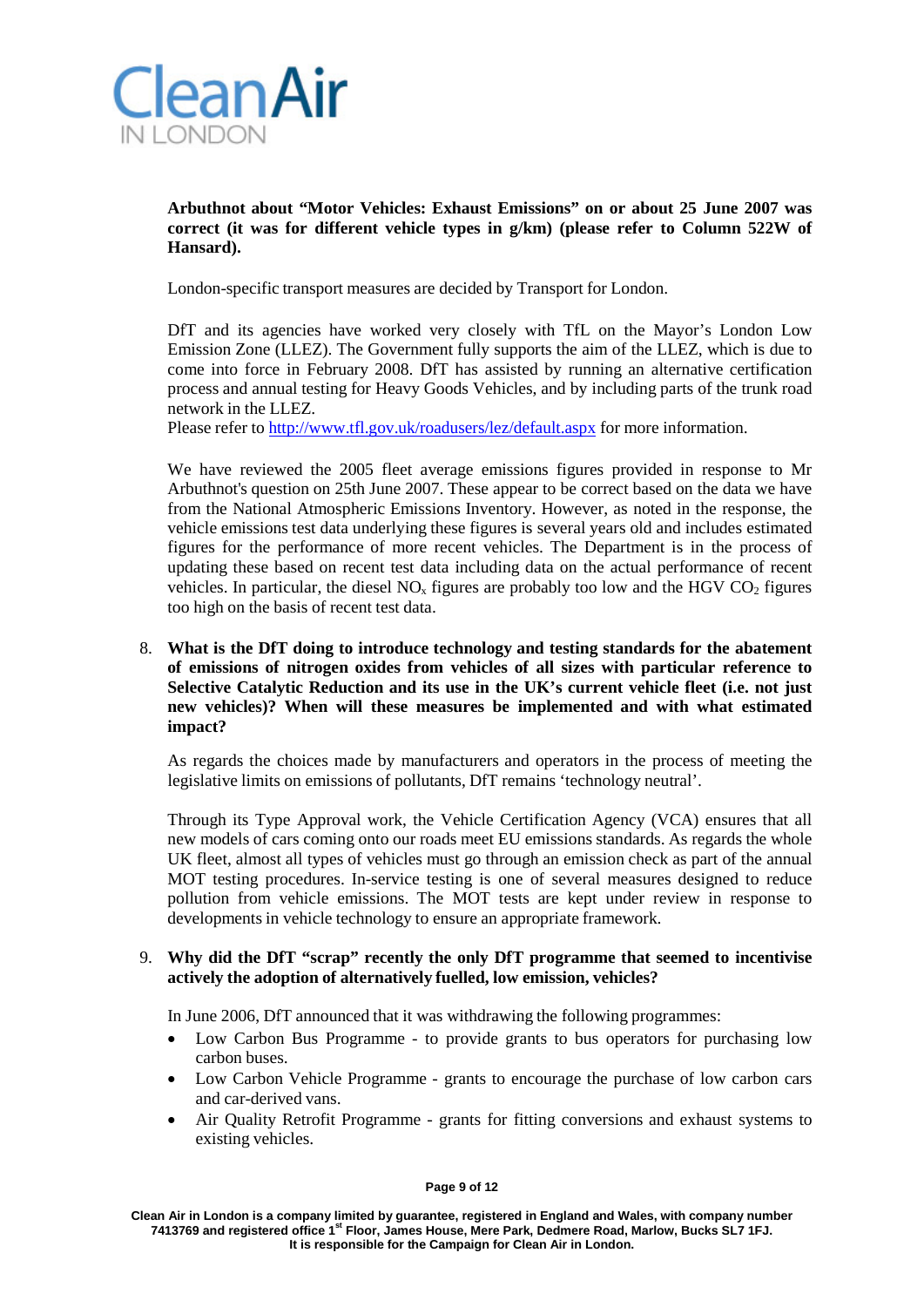

• Air Quality Vehicle Programme - purchase grants based on air quality standards at EEV levels for new buses and trucks.

For the four programmes, analysis showed poor value for money - the costs outweighed the benefits in terms of carbon or air pollutant emissions saved. This would not have been a good use of taxpayers' money.

The 'Low Carbon Vehicle Programme' could only fund 0.36% of the new car market. The 'Low Carbon Bus Programme' could only fund around 1% of the new bus market. Air quality programmes could fund less than 1% of the market. This would not have brought about significant market transformation.

The Air Quality Strategy published in July 2007 identified increased uptake of low emission vehicles as a potentially cost-beneficial measure, although a full impact assessment of the implementation options is yet to be undertaken.

10. **Will the DfT commit to rebalancing and modifying fuel tax so that it treats air pollution emissions holistically rather than favouring diesel fuel as currently (with its slightly lower CO2 emissions but its much higher emissions of the hazardous air pollutants)?**

DfT is not responsible for the setting of duty rates for fuel, as this is a matter for the Chancellor. This question therefore needs to be directed to HM Treasury. They can be contacted at the following address: [public.enquiries@hm-treasury.gsi.gov.uk](mailto:public.enquiries@hm-treasury.gsi.gov.uk) .

## 11. **Will the DfT commit to rebalancing and modifying Vehicle Excise Duty (VED) banding so that it treats air pollution emissions holistically instead of unbalancing the incentives in favour of diesel engines?**

Again, although the Driver and Vehicle Licensing Agency (DVLA) are responsible for the collection of VED, any modification of the banding is a Treasury matter.

#### 12. **What information does the DfT hold about air pollution emissions per kilometre for different types of motorcycles?**

The emissions factors that DfT have for motorcycles are those prepared for Defra by AEA Technology limited and are available at [http://www.naei.org.uk/other/vehicle\\_emissions\\_v8.xls](http://www.naei.org.uk/other/vehicle_emissions_v8.xls).

The emissions factors are summarised in table 3.6 of the Department's publication, 'Transport Statistics for Great Britain', available at:

<http://www.dft.gov.uk/pgr/statistics/datatablespublications/tsgb/> .

#### 13. **What action is the DfT taking to ensure that the use of biofuels in the UK is sustainable and takes full account of the need to meet air quality legal obligations?**

The UK Government is aware of the concerns that some biofuels might come from unsustainable sources, such as where rainforests have been cleared to grow energy crops. To address this, the Renewable Transport Fuel Obligation (RTFO) Order 2007 includes a reporting requirement from Day One, under which any transport fuel supplier wishing to claim an RTF certificate in respect of any biofuel must submit a report detailing its environmental

**Page 10 of 12**

**Clean Air in London is a company limited by guarantee, registered in England and Wales, with company number 7413769 and registered office 1st Floor, James House, Mere Park, Dedmere Road, Marlow, Bucks SL7 1FJ. It is responsible for the Campaign for Clean Air in London.**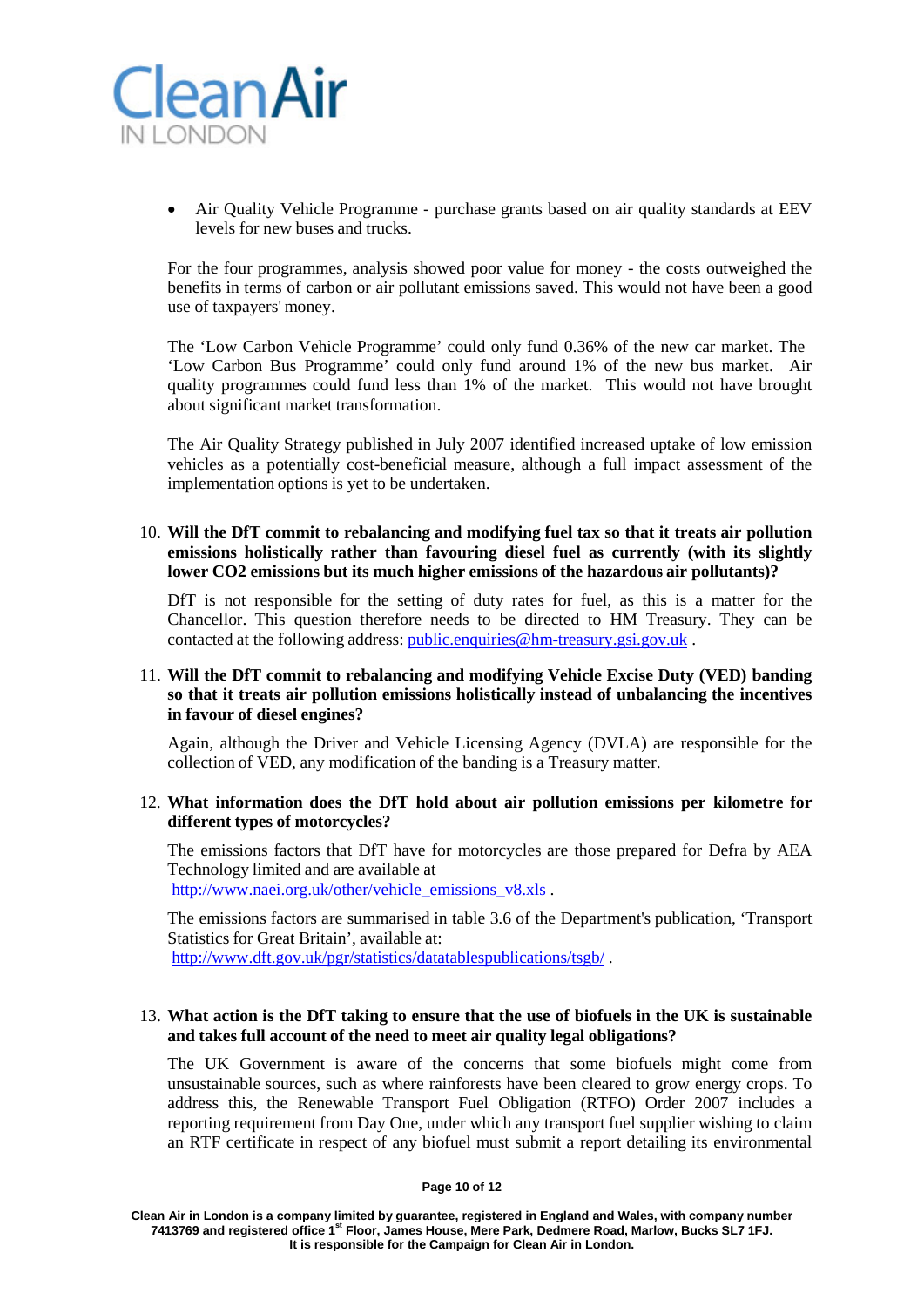

impacts.

It is expected that companies will report both on a monthly and annual basis and that the reports will include information such as the carbon intensity of the biofuel, origin of the feedstock, any environmental or social standards in operation during the cultivation of the feedstock, and changes in the land-use. In addition annual reports will include information on a company's activities to improve data capture or activities to improve the sustainability of the fuels they source.

The Renewable Fuels Agency, as Administrator of the scheme, will publish reports comparing the performance of different suppliers and the biofuels they have supplied, and it is expected that this 'league table' effect will encourage better performance.

DfT has conducted research on the air quality emissions impacts of low level ethanol and FAME biodiesel blends as well as that of straight vegetable oil:

<http://www.defra.gov.uk/publications/files/pb13464-road-transport-biofuels-110228.pdf>

No significant adverse impact on regulated air quality emissions was detected for 10% ethanol blends or 5% biodiesel blends. Increases in acetaldehyde emissions were detected on some vehicles when using 10% ethanol fuel. Although not a regulated pollutant, this is of potential concern as an ozone precursor. The Department has therefore pushed, in on-going negotiations on the EU Fuel Quality Directive, for the European Commission to conduct a review of the air quality impacts before proposing further increases in the permissible ethanol content of petrol. In these same negotiations, we are opposing any relaxation in petrol summer vapour pressure limits for fuel containing ethanol, in order to prevent increases in evaporative hydrocarbon emissions.

14. **What incentives is the DfT proposing to encourage the early adoption of the much cleaner Euro 4/IV and Euro 5/V engines in London and to scrap the oldest, most polluting, vehicles when Defra's new National Air Quality Strategy made clear that transport related measures offer exceptionally favourable benefit to cost ratios?**

The Air Quality Strategy suggested three new measures that could, if implemented, generate significant net benefits. That is not to say that all transport-related measures offer favourable benefit-to-cost ratios.

DfT recognize the crucial role that tighter Euro standards play in improving air quality. As such, we are extending the Reduced Pollution Certificate scheme to offer reduced road tax to Heavy Goods Vehicles and buses meeting the Euro V standards ahead of the date that this becomes mandatory (1 October 2009). Please refer to <http://www.transportoffice.gov.uk/crt/vehicleowners/vehicletests/specialisttests/environmenta> lvedtest/rpcsforearlycomplianteuro5andeevvehicleswithnoxcontrol.htm. Euro 4 and IV standards are already mandatory.

For information on specific London measures, please contact Transport for London (contact address as previously stated).

15. **What specific action is the DfT taking to assist London to introduce urgently dynamic road pricing ("tag and beacon" or the equivalent) to replace in full the current "blunt**

**Clean Air in London is a company limited by guarantee, registered in England and Wales, with company number 7413769 and registered office 1st Floor, James House, Mere Park, Dedmere Road, Marlow, Bucks SL7 1FJ. It is responsible for the Campaign for Clean Air in London.**